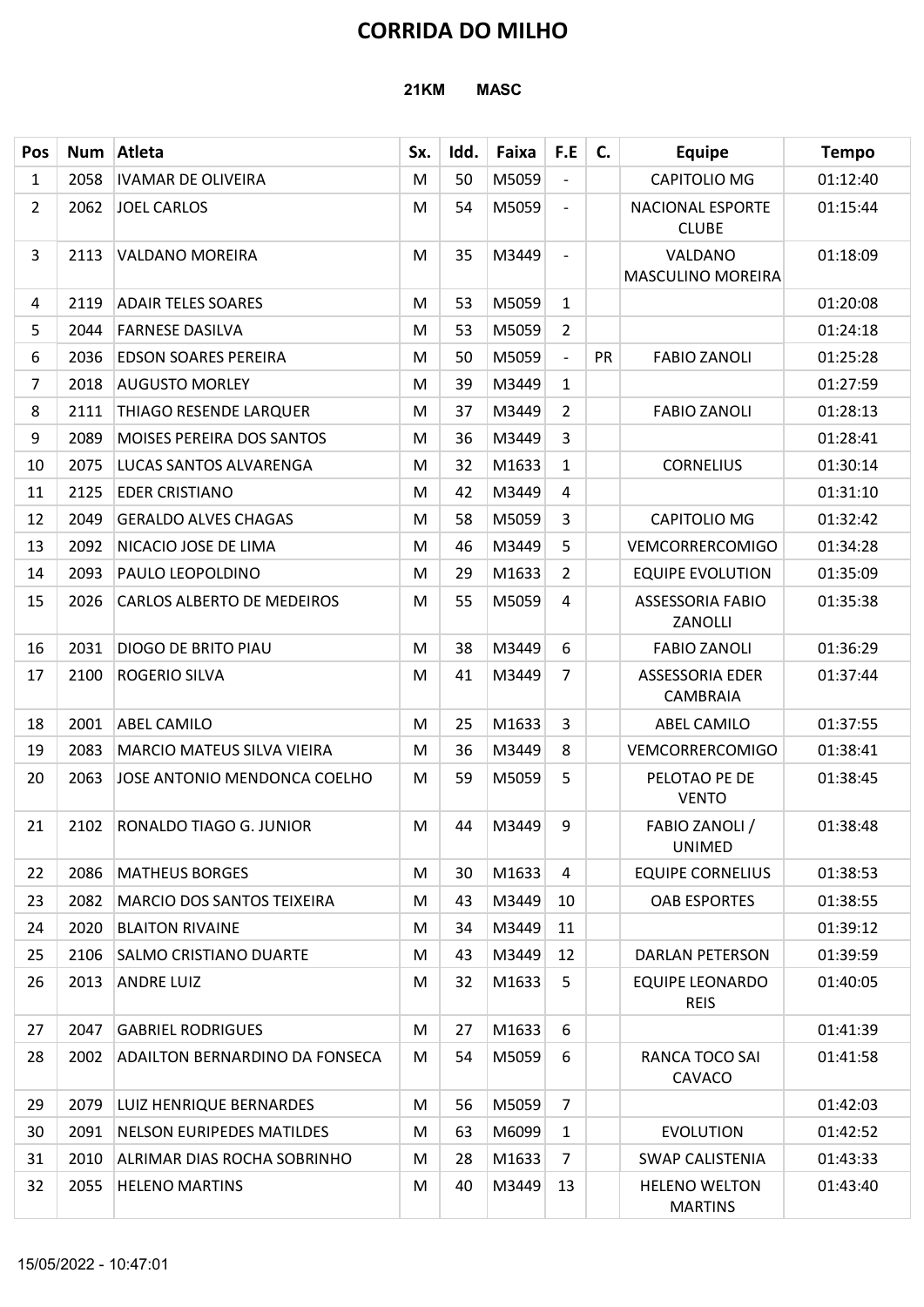## CORRIDA DO MILHO

#### 21KM MASC

|    |      |                                    |             |    | <b>CORRIDA DO MILHO</b> |                |                                                 |          |
|----|------|------------------------------------|-------------|----|-------------------------|----------------|-------------------------------------------------|----------|
|    |      |                                    | <b>21KM</b> |    | <b>MASC</b>             |                |                                                 |          |
| 33 | 2088 | <b>MATHEUS SILVEIRA</b>            | M           | 29 | M1633                   | 8              |                                                 | 01:44:00 |
| 34 | 2108 | <b>SIDNEY WARLEY</b>               | M           | 47 | M3449                   | 14             | MA ASSESSORIA<br><b>ESPORTIVA</b>               | 01:44:37 |
| 35 | 2033 | DOUGLAS ALVES ANDRADE DA SILVEIRA  | M           | 34 | M3449                   | 15             | <b>FABIO ZANOLI</b>                             | 01:45:51 |
| 36 | 2054 | HEBERT GABRIEL MISAEL SANTOS SILVA | M           | 31 | M1633                   | 9              | <b>HEBERT GABRIEL</b>                           | 01:46:09 |
| 37 | 2012 | <b>ANDERSON MARCIO DE FREITAS</b>  | M           | 48 | M3449                   | 16             |                                                 | 01:46:10 |
| 38 | 2112 | <b>TIAGO DE BARROS</b>             | M           | 39 | M3449                   | 17             |                                                 | 01:46:59 |
| 39 | 2061 | JOAO INACIO FELISARDO NETO         | M           | 36 | M3449                   | 18             | <b>COMBATENTES DO</b><br><b>CERRADO PTC RUN</b> | 01:47:30 |
| 40 | 2029 | <b>CLAUTON FEITOSA LIMA</b>        | M           | 23 | M1633                   | 10             |                                                 | 01:48:37 |
| 41 | 2103 | RONIVALDO CUNHA OLIVEIRA           | M           | 47 | M3449                   | 19             | <b>RN SPORTS</b>                                | 01:49:10 |
| 42 | 2074 | LEONARDO MORGADO                   | M           | 43 | M3449                   | 20             | LEONARDO                                        | 01:49:35 |
| 43 | 2053 | <b>GUILHERME JONAS REGIS</b>       | M           | 32 | M1633                   | 11             |                                                 | 01:49:46 |
| 44 | 2114 | <b>VICTOR PAULO</b>                | M           | 26 | M1633                   | 12             | <b>VICTOR PAULO</b>                             | 01:50:09 |
| 45 | 2007 | <b>ALEX VIEIRA</b>                 | M           | 35 | M3449                   | 21             | <b>RUNNERS 3 MARIAS</b>                         | 01:51:18 |
| 46 | 2059 | JOAO BATISTA DE OLIVEIRA           | M           | 59 | M5059                   | 8              | INDIVIDUAL                                      | 01:51:50 |
| 47 | 2073 | LEONARDO ANDRADE MONTEIRO          | M           | 44 | M3449                   | 22             |                                                 | 01:52:44 |
| 48 | 2065 | <b>JOSE MARCIO VIEIRA</b>          | M           | 62 | M6099                   | $\overline{2}$ | <b>TORNADO</b>                                  | 01:53:04 |
| 49 | 2056 | <b>HENRIQUE NUNES GUIMARAES</b>    | M           | 34 | M3449                   | 23             | <b>CROSSFIT PATOS DE</b><br><b>MINAS</b>        | 01:53:23 |
| 50 | 2078 | LUIS COURY                         | M           | 30 | $M1633$ 13              |                | <b>LUIS FERNANDO</b><br><b>FARIA COURY</b>      | 01:53:24 |
| 51 | 2121 | <b>MATEUS NASCIM AVELAR</b>        | M           | 38 | M3449                   | 24             |                                                 | 01:53:56 |
| 52 | 2060 | JOAO CARLOS AMARAL MENESES         | M           | 23 | M1633                   | 14             | ROSE LACERDA<br>TREINAMENTO                     | 01:54:28 |
| 53 | 2030 | <b>CLOVIS RODRIGUES NOGUEIRA</b>   | M           | 41 | M3449                   | 25             | ROSE LACERDA<br>TREINAMENTO                     | 01:54:28 |
| 54 | 2022 | <b>BRUNO VIEIRA</b>                | M           | 26 | M1633                   | 15             | <b>BRUNO VIEIRA</b><br>PERSONAL                 | 01:54:55 |
| 55 | 2117 | <b>WILSON DOS SANTOS</b>           | M           | 70 | M6099                   | -3             | ROSE LACERDA<br><b>TREINAMENTOS</b>             | 01:55:17 |
| 56 | 2023 | CAIO CESAR OLIVEIRA RABELO         | M           | 28 | M1633                   | 16             |                                                 | 01:57:03 |
| 57 | 2116 | <b>WILLIAN OLIVEIRA</b>            | M           | 46 | M3449                   | 26             | <b>FABIO ZANOLI</b>                             | 01:58:49 |
| 58 | 2072 | LAURENCE RODRIGUES DO AMARAL       | M           | 44 | M3449                   | 27             | <b>FABIO ZANOLI</b>                             | 02:04:58 |
| 59 | 2064 | JOSE EUSTAQUIO DA SILVA            | M           | 62 | M6099                   | 4              |                                                 | 02:04:59 |
| 60 | 2038 | <b>EDUARDO CORREA TELES</b>        | M           | 28 | M1633                   | 17             | VASSALOS                                        | 02:06:05 |
| 61 | 2028 | <b>CHRYSTIAN HENRIQUE MARQUES</b>  | M           | 30 | M1633                   | 18             | <b>CROSSFIT PATOS DE</b><br><b>MINAS</b>        | 02:07:32 |
| 62 | 2120 | <b>GUSTAVO LIMA DE ASSIS</b>       | M           | 19 | M1633                   | 19             |                                                 | 02:09:21 |
| 63 | 2041 | FABIANO SOUZA MELO                 | M           | 43 | M3449                   | 28             | <b>CRUZEIRO</b>                                 | 02:09:38 |
| 64 | 2122 | <b>EDILSON DA COSTA DIAS</b>       | M           | 72 | M6099                   | 5              |                                                 | 02:16:35 |
| 65 | 2027 | <b>CHARLES FREITAS</b>             | M           | 39 | M3449                   | 29             | <b>CHARLES FREITAS</b>                          | 02:24:59 |
| 66 |      | 2045 FERNANDO MARTINS FONSECA      | M           | 44 | M3449                   | 30             | MARCELO MOTA                                    | 02:27:48 |